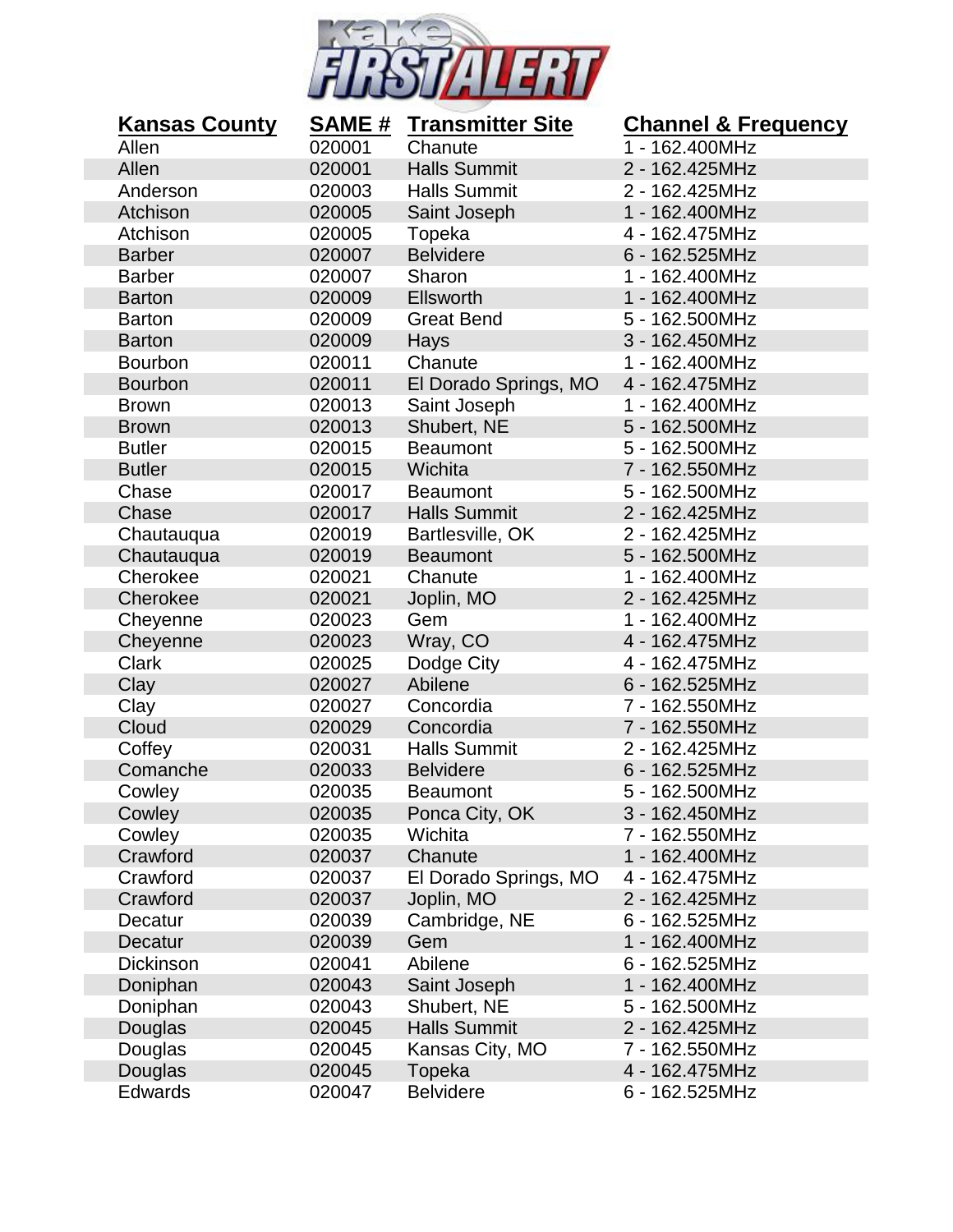| <b>Elk</b>   | 020049 | <b>Beaumont</b>     | 5 - 162.500MHz |
|--------------|--------|---------------------|----------------|
| <b>Ellis</b> | 020051 | Hays                | 3 - 162.450MHz |
| Ellsworth    | 020053 | Abilene             | 6 - 162.525MHz |
| Ellsworth    | 020053 | Ellsworth           | 1 - 162.400MHz |
| Ellsworth    | 020053 | <b>Great Bend</b>   | 5 - 162.500MHz |
| Finney       | 020055 | Dighton             | 6 - 162.525MHz |
| Finney       | 020055 | Dodge City          | 4 - 162.475MHz |
| Finney       | 020055 | <b>Ulysses</b>      | 3 - 162.450MHz |
| Ford         | 020057 | Dodge City          | 4 - 162.475MHz |
| Franklin     | 020059 | <b>Halls Summit</b> | 2 - 162.425MHz |
| Geary        | 020061 | Abilene             | 6 - 162.525MHz |
| Geary        | 020061 | Topeka              | 4 - 162.475MHz |
| Gove         | 020063 | Dighton             | 6 - 162.525MHz |
| Gove         | 020063 | Gem                 | 1 - 162.400MHz |
| Graham       | 020065 | Lenora              | 2 - 162.425MHz |
| Grant        | 020067 | <b>Ulysses</b>      | 3 - 162.450MHz |
| Gray         | 020069 | Dodge City          | 4 - 162.475MHz |
| Greeley      | 020071 | <b>Tribune</b>      | 7 - 162.550MHz |
| Greenwood    | 020073 | <b>Beaumont</b>     | 5 - 162.500MHz |
| Greenwood    | 020073 | <b>Halls Summit</b> | 2 - 162.425MHz |
| Hamilton     | 020075 | <b>Tribune</b>      | 7 - 162.550MHz |
| Hamilton     | 020075 | <b>Ulysses</b>      | 3 - 162.450MHz |
| Harper       | 020077 | Sharon              | 1 - 162.400MHz |
| Harper       | 020077 | Wichita             | 7 - 162.550MHz |
| Harvey       | 020079 | Wichita             | 7 - 162.550MHz |
| Haskell      | 020081 | Dodge City          | 4 - 162.475MHz |
| Haskell      | 020081 | <b>Ulysses</b>      | 3 - 162.450MHz |
| Hodgeman     | 020083 | Dighton             | 6 - 162.525MHz |
| Hodgeman     | 020083 | Dodge City          | 4 - 162.475MHz |
| Jackson      | 020085 | Topeka              | 4 - 162.475MHz |
| Jefferson    | 020087 | Topeka              | 4 - 162.475MHz |
| Jewell       | 020089 | Concordia           | 7 - 162.550MHz |
| Jewell       | 020089 | Superior, NE        | 6 - 162.525MHz |
| Johnson      | 020091 | Kansas City, MO     | 7 - 162.550MHz |
| Kearny       | 020093 | <b>Tribune</b>      | 7 - 162.550MHz |
| Kearny       | 020093 | <b>Ulysses</b>      | 3 - 162.450MHz |
| Kingman      | 020095 | Sharon              | 1 - 162.400MHz |
| Kingman      | 020095 | Wichita             | 7 - 162.550MHz |
| Kiowa        | 020097 | <b>Belvidere</b>    | 6 - 162.525MHz |
| Labette      | 020099 | Bartlesville, OK    | 2 - 162.425MHz |
| Labette      | 020099 | Chanute             | 1 - 162.400MHz |
| Lane         | 020101 | Dighton             | 6 - 162.525MHz |
| Leavenworth  | 020103 | Kansas City, MO     | 7 - 162.550MHz |
| Lincoln      | 020105 | Concordia           | 7 - 162.550MHz |
| Lincoln      | 020105 | <b>Ellsworth</b>    | 1 - 162.400MHz |
| Linn         | 020107 | <b>Halls Summit</b> | 2 - 162.425MHz |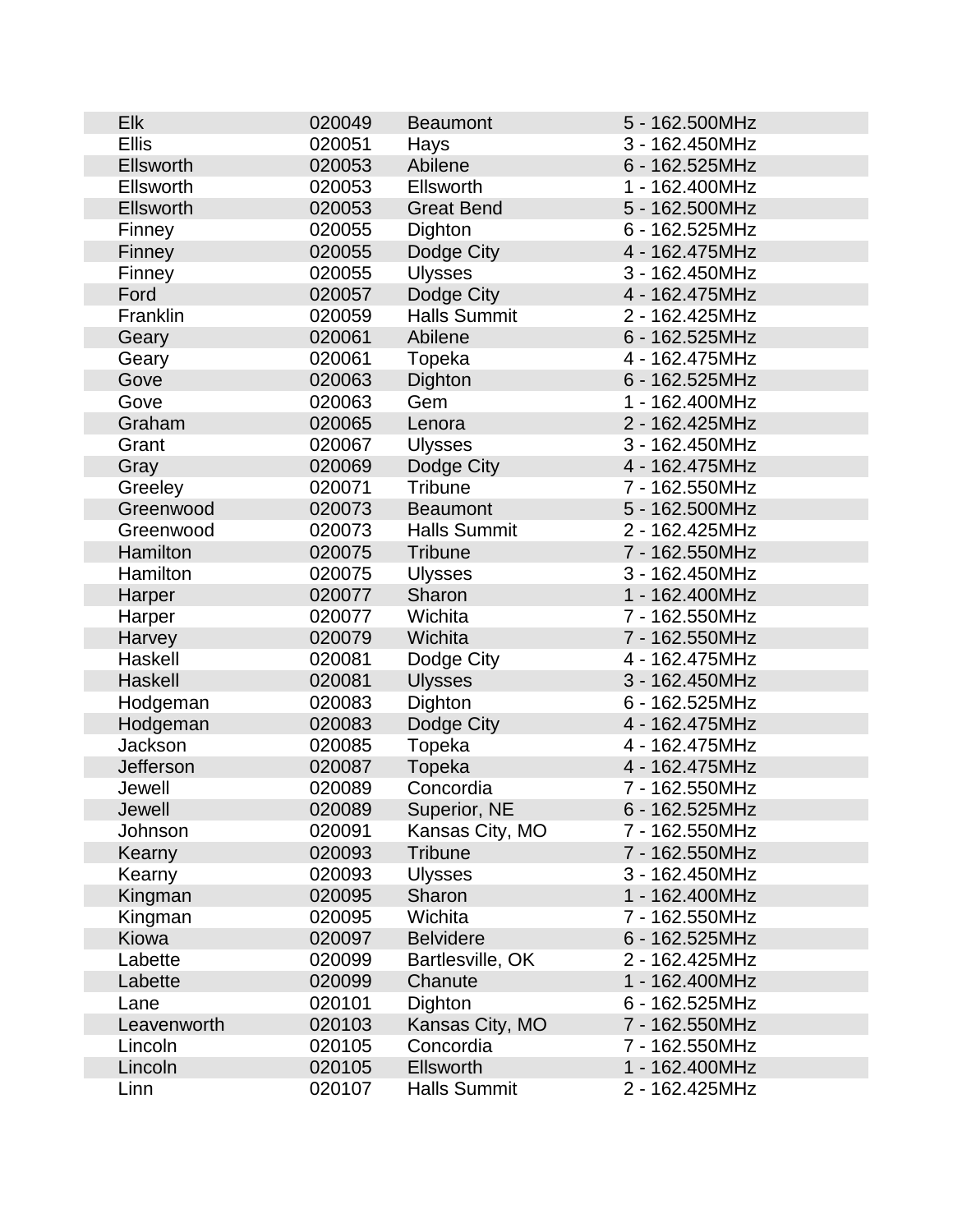| Linn             | 020107 | Parker              | 6 - 162.525MHz |
|------------------|--------|---------------------|----------------|
| Logan            | 020109 | Gem                 | 1 - 162.400MHz |
| Lyon             | 020111 | <b>Halls Summit</b> | 2 - 162.425MHz |
| <b>Marion</b>    | 020115 | Abilene             | 6 - 162.525MHz |
| <b>Marshall</b>  | 020117 | <b>Blue Rapids</b>  | 2 - 162.425MHz |
| <b>McPherson</b> | 020113 | Abilene             | 6 - 162.525MHz |
| <b>McPherson</b> | 020113 | <b>Ellsworth</b>    | 1 - 162.400MHz |
| Meade            | 020119 | Dodge City          | 4 - 162.475MHz |
| Meade            | 020119 | Meade               | 2 - 162.425MHz |
| Miami            | 020121 | <b>Halls Summit</b> | 2 - 162.425MHz |
| Miami            | 020121 | Kansas City, MO     | 7 - 162.550MHz |
| <b>Mitchell</b>  | 020123 | Concordia           | 7 - 162.550MHz |
| Montgomery       | 020125 | Bartlesville, OK    | 2 - 162.425MHz |
| Montgomery       | 020125 | Chanute             | 1 - 162.400MHz |
| <b>Morris</b>    | 020127 | Abilene             | 6 - 162.525MHz |
| <b>Morris</b>    | 020127 | Topeka              | 4 - 162.475MHz |
| Morton           | 020129 | <b>Ulysses</b>      | 3 - 162.450MHz |
| Nemaha           | 020131 | <b>Blue Rapids</b>  | 2 - 162.425MHz |
| Nemaha           | 020131 | Shubert, NE         | 5 - 162.500MHz |
| Neosho           | 020133 | Chanute             | 1 - 162.400MHz |
| <b>Ness</b>      | 020135 | Dighton             | 6 - 162.525MHz |
| <b>Ness</b>      | 020135 | Hays                | 3 - 162.450MHz |
| Norton           | 020137 | Cambridge, NE       | 6 - 162.525MHz |
| Norton           | 020137 | <b>Kirwin</b>       | 5 - 162.500MHz |
| Norton           | 020137 | Lenora              | 2 - 162.425MHz |
| Osage            | 020139 | <b>Halls Summit</b> | 2 - 162.425MHz |
| Osage            | 020139 | Topeka              | 4 - 162.475MHz |
| Osborne          | 020141 | Kirwin              | 5 - 162.500MHz |
| Ottawa           | 020143 | Abilene             | 6 - 162.525MHz |
| Ottawa           | 020143 | Concordia           | 7 - 162.550MHz |
| Pawnee           | 020145 | <b>Great Bend</b>   | 5 - 162.500MHz |
| Pawnee           | 020145 | Hays                | 3 - 162.450MHz |
| <b>Phillips</b>  | 020147 | Kirwin              | 5 - 162.500MHz |
| <b>Phillips</b>  | 020147 | Lenora              | 2 - 162.425MHz |
| Pottawatomie     | 020149 | <b>Blue Rapids</b>  | 2 - 162.425MHz |
| Pottawatomie     | 020149 | Topeka              | 4 - 162.475MHz |
| Pratt            | 020151 | <b>Belvidere</b>    | 6 - 162.525MHz |
| Pratt            | 020151 | Sharon              | 1 - 162.400MHz |
| <b>Rawlins</b>   | 020153 | Gem                 | 1 - 162.400MHz |
| Reno             | 020155 | Sharon              | 1 - 162.400MHz |
| Reno             | 020155 | Wichita             | 7 - 162.550MHz |
| Republic         | 020157 | Concordia           | 7 - 162.550MHz |
| <b>Rice</b>      | 020159 | Ellsworth           | 1 - 162.400MHz |
| <b>Rice</b>      | 020159 | <b>Great Bend</b>   | 5 - 162.500MHz |
| <b>Riley</b>     | 020161 | Abilene             | 6 - 162.525MHz |
| <b>Riley</b>     | 020161 | <b>Blue Rapids</b>  | 2 - 162.425MHz |